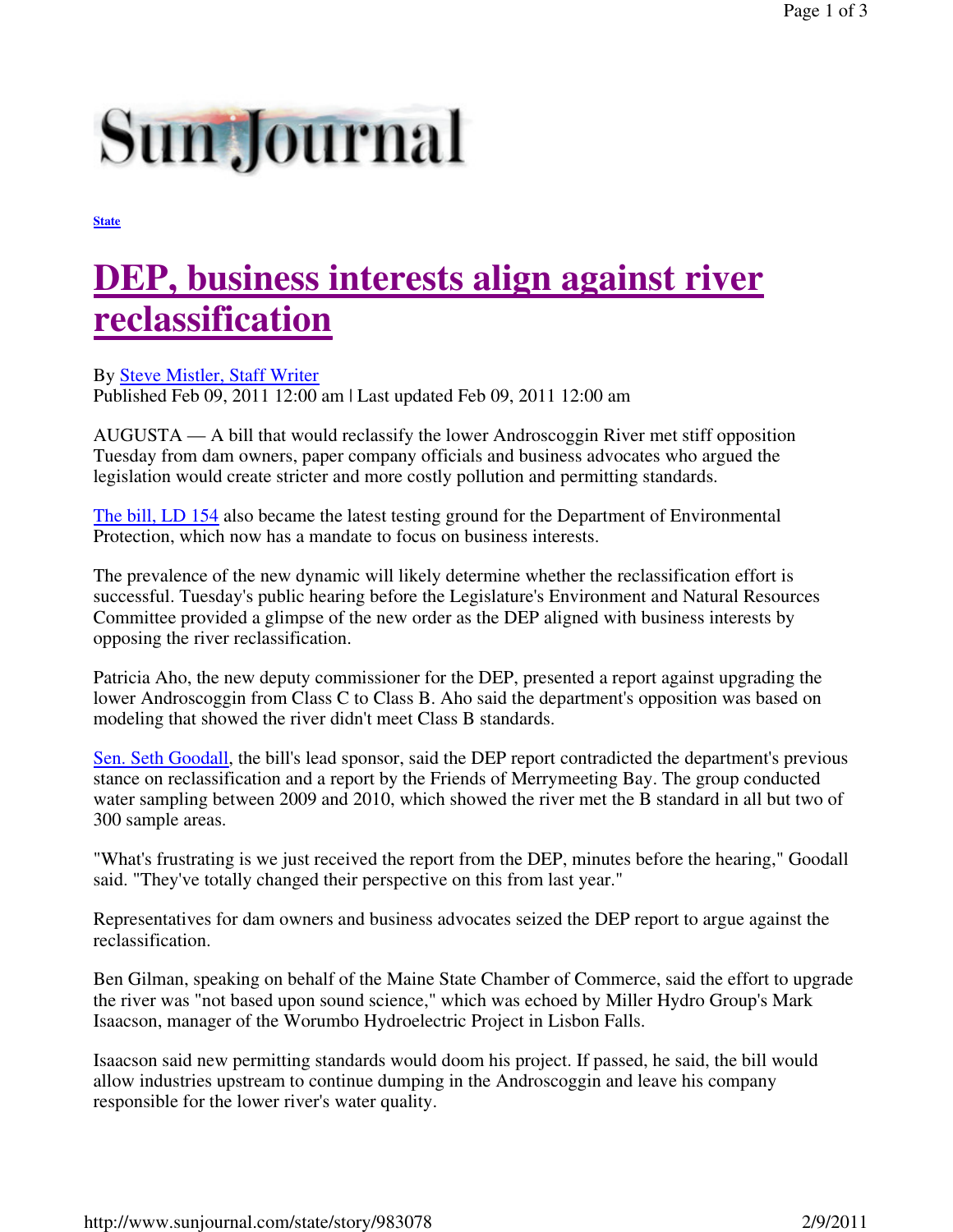John Devine, representing the Miller Hydro Group and Topsham Hydro Partners, said the dams would never meet the unimpaired habitat standards if the bill passed.

Rep. Bernard Ayotte, R-Caswell, said cleaning up the river could put people out of work.

"Having a theoretically clean river sometimes doesn't put food on the table," Ayotte said.

Ed Friedman of Friends of Merrymeeting Bay, the group that conducted the study favoring reclassification, said Ayotte's thinking was reminiscent of the "payroll versus pickerel" debate that occurred decades ago when the Androscoggin was a dumping ground for municipalities and mills.

"They have to understand there's a new shift," Friedman said after the hearing. "A cleaner river has given Lewiston a river walk and a balloon festival. Brunswick has a bike path. People are looking to the rivers. They need to understand that the health of the river is directly tied to health of the economy."

During the hearing, Friedman said the DEP was confusing reclassification with re-licensing for businesses and polluters. He said re-licensing is not consistent with the goals of the Clean Water Act.

He said without reclassification, the river's water quality would never improve.

"To imply this is rushed or not based on science is, I'm sorry, wrong," he told the committee.

But Scott Reed, representing the NewPage paper mill in Rumford, said the reclassification that could be accompanied by stricter discharge limits would require significant capital investment.

Chester Gillis, a resident of Bowdoinham, said it is important to keep improving the water quality of the Androscoggin to meet the level of Maine's other rivers, which are currently rated Class B.

Without reclassification, Gillis said, there would be no incentive to improve the condition of the river.

"The paper industry has fought tooth and nail, using batteries of lawyers and lobbyists to fight pollution standards," Gillis said.

Sen. Margaret Craven, D-Lewiston, and Rep. Peggy Rotundo, D-Lewiston, who are co-sponsoring the bill, said a cleaner river would have a direct effect on a better economy.

The bill is also co-sponsored by Sen. Thomas Saviello, R-Franklin, chairman of the Environment and Natural Resources Committee.

## smistler@sunjournal.com

**Read more stories about:**PoliticsAndroscoggin RiverMaine State Legislature Recommend Sign Up to see what your friends recommend.

E-mail Print Save

Sign up for e-mail news updates